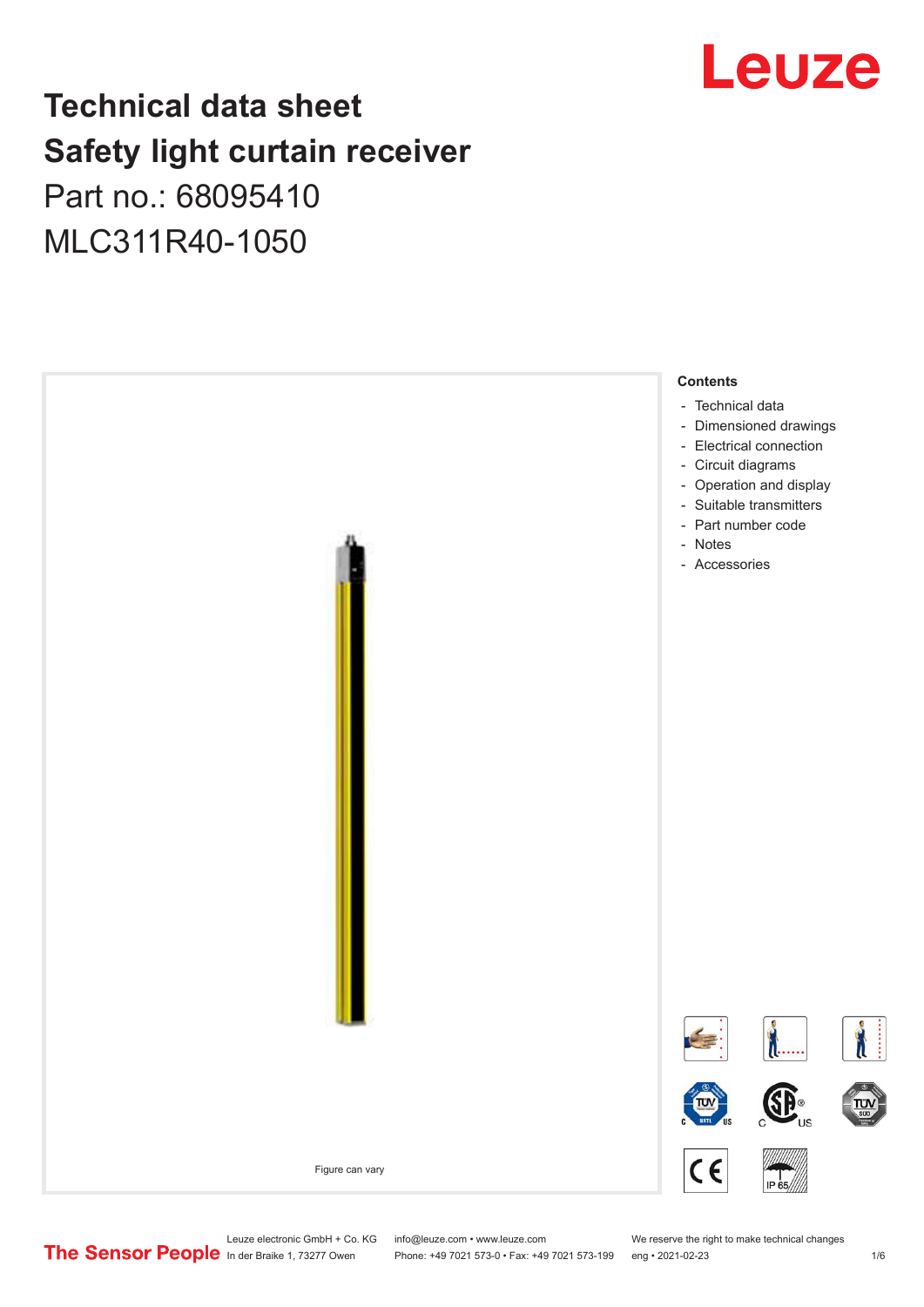## <span id="page-1-0"></span>**Technical data**

#### **Basic data**

| <b>Series</b>      | <b>MLC 300</b>         |
|--------------------|------------------------|
| Device type        | Receiver               |
| Contains           | 2x BT-NC sliding block |
| <b>Application</b> | Access guarding        |
|                    | Danger zone quarding   |
|                    | Hand protection        |

#### **Functions**

| <b>Function package</b> | Basic                           |
|-------------------------|---------------------------------|
| <b>Functions</b>        | Automatic start/restart         |
|                         | Transmission channel changeover |

#### **Characteristic parameters**

| 2, IEC/EN 61496          |
|--------------------------|
| 1, IEC 61508             |
| 1, IEC/EN 62061          |
| c, EN ISO 13849-1        |
| 5.06E-08 per hour        |
| 20 years, EN ISO 13849-1 |
| 2, EN ISO 13849          |
|                          |

#### **Protective field data**

| <b>Resolution</b>                                                | 40 mm                                    |
|------------------------------------------------------------------|------------------------------------------|
| Protective field height                                          | 1,050 mm                                 |
| <b>Optical data</b>                                              |                                          |
| Synchronization                                                  | Optical between transmitter and receiver |
| <b>Electrical data</b>                                           |                                          |
| <b>Protective circuit</b>                                        | Overvoltage protection                   |
|                                                                  | Short circuit protected                  |
| Performance data                                                 |                                          |
| Supply voltage $U_{B}$                                           | 24 V, DC, -20  20 %                      |
| Current consumption, max.                                        | 150 mA                                   |
| <b>Fuse</b>                                                      | 2 A semi time-lag                        |
| Outputs                                                          |                                          |
| Number of safety-related switching 2 Piece(s)<br>outputs (OSSDs) |                                          |
| Safety-related switching outputs                                 |                                          |
| Tyne                                                             | O220 turtua paidotiwa beteler_yterPe     |

| <b>Type</b>                  | Safety-related switching output OSSD |  |
|------------------------------|--------------------------------------|--|
| Switching voltage high, min. | 18 V                                 |  |
| Switching voltage low, max.  | 2.5V                                 |  |
| Switching voltage, typ.      | 22.5V                                |  |
| Voltage type                 | DC                                   |  |
| Current load, max.           | 380 mA                               |  |
| Load inductivity             | $2,000$ µH                           |  |
| Load capacity                | $0.3 \mu F$                          |  |
| Residual current, max.       | $0.2 \text{ mA}$                     |  |
| Residual current, typ.       | $0.002 \, \text{mA}$                 |  |
| Voltage drop                 | 1.5V                                 |  |
|                              |                                      |  |

#### **Safety-related switching output 1**

**Assignment** Connection 1, pin 2 **Switching element** Transistor, PNP

**Safety-related switching output 2 Assignment** Connection 1, pin 4 **Switching element** Transistor, PNP **Timing Response time** 10 ms **Restart delay time** 100 ms **Connection Number of connections** 1 Piece(s) **Connection 1 Machine interface Type of connection** Connector **Thread size** M12 **Material** Metal **No. of pins** 4 -pin **Cable properties Permissible conductor cross section, typ.** 0.25 mm² **Length of connection cable, max.** 100 m **Permissible cable resistance to load, max.** 200 Ω **Mechanical data Dimension (W x H x L)** 29 mm x 1,116 mm x 35.4 mm **Housing material** Metal **Metal housing Aluminum Lens cover material Plastic / PMMA Material of end caps** Diecast zinc **Net weight** 1,200 g **Housing color** Yellow, RAL 1021 **Type of fastening** Groove mounting Mounting bracket Mounting on Device Column Swivel mount **Operation and display Type of display** LED **Number of LEDs** 2 Piece(s) **Environmental data** Ambient temperature, operation 0 ... 55 °C **Ambient temperature, storage** -30 ... 70 °C **Relative humidity (non-condensing)** 0 ... 95 % **Certifications Degree of protection** IP 65 **Protection class** III **Certifications** c CSA US c TÜV NRTL US TÜV Süd **Vibration resistance** 50 m/s<sup>2</sup> **Shock resistance** 100 m/s<sup>2</sup> **US patents** US 6,418,546 B



Phone: +49 7021 573-0 • Fax: +49 7021 573-199 eng • 2021-02-23 2/6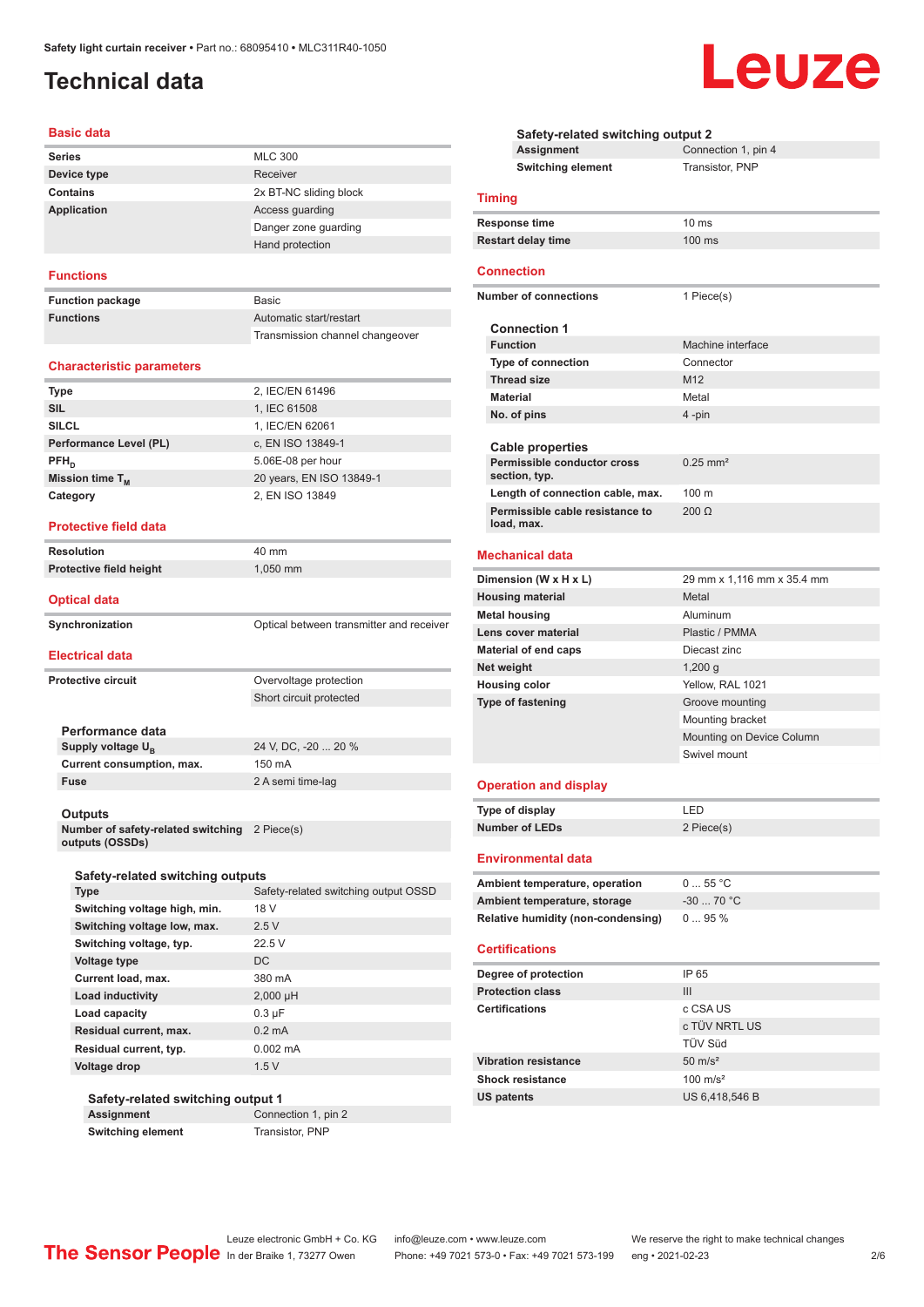## <span id="page-2-0"></span>**Technical data**

| <b>Customs tariff number</b> | 85365019 |
|------------------------------|----------|
| eCl@ss 5.1.4                 | 27272704 |
| eCl@ss 8.0                   | 27272704 |
| eCl@ss 9.0                   | 27272704 |
| eCl@ss 10.0                  | 27272704 |
| eCl@ss 11.0                  | 27272704 |
| <b>ETIM 5.0</b>              | EC002549 |
| <b>ETIM 6.0</b>              | EC002549 |
| <b>ETIM 7.0</b>              | EC002549 |

### **Dimensioned drawings**

All dimensions in millimeters

Calculation of the effective protective field height  $H_{PFE} = H_{PFN} + B + C$ 



A Total height = 1116 mm

B 25 mm

R Effective protective field height  $H_{PFE}$  goes beyond the dimensions of the optics area to the outer borders of the circles labeled with R.

## **Electrical connection**

#### **Connection 1**

| <b>Function</b>          | Machine interface |
|--------------------------|-------------------|
| Type of connection       | Connector         |
| <b>Thread size</b>       | M12               |
| <b>Type</b>              | Male              |
| <b>Material</b>          | Metal             |
| No. of pins              | $4 - pin$         |
| Encoding                 | A-coded           |
| <b>Connector housing</b> | <b>FE/SHIELD</b>  |
|                          |                   |

#### **Pin Pin assignment Conductor Conductor Color**

| 1              | VIN1             | <b>Brown</b> |
|----------------|------------------|--------------|
| $\overline{2}$ | OSSD1            | White        |
| 3              | VIN <sub>2</sub> | Blue         |
| $\overline{4}$ | <b>COSSD2</b>    | <b>Black</b> |



Leuze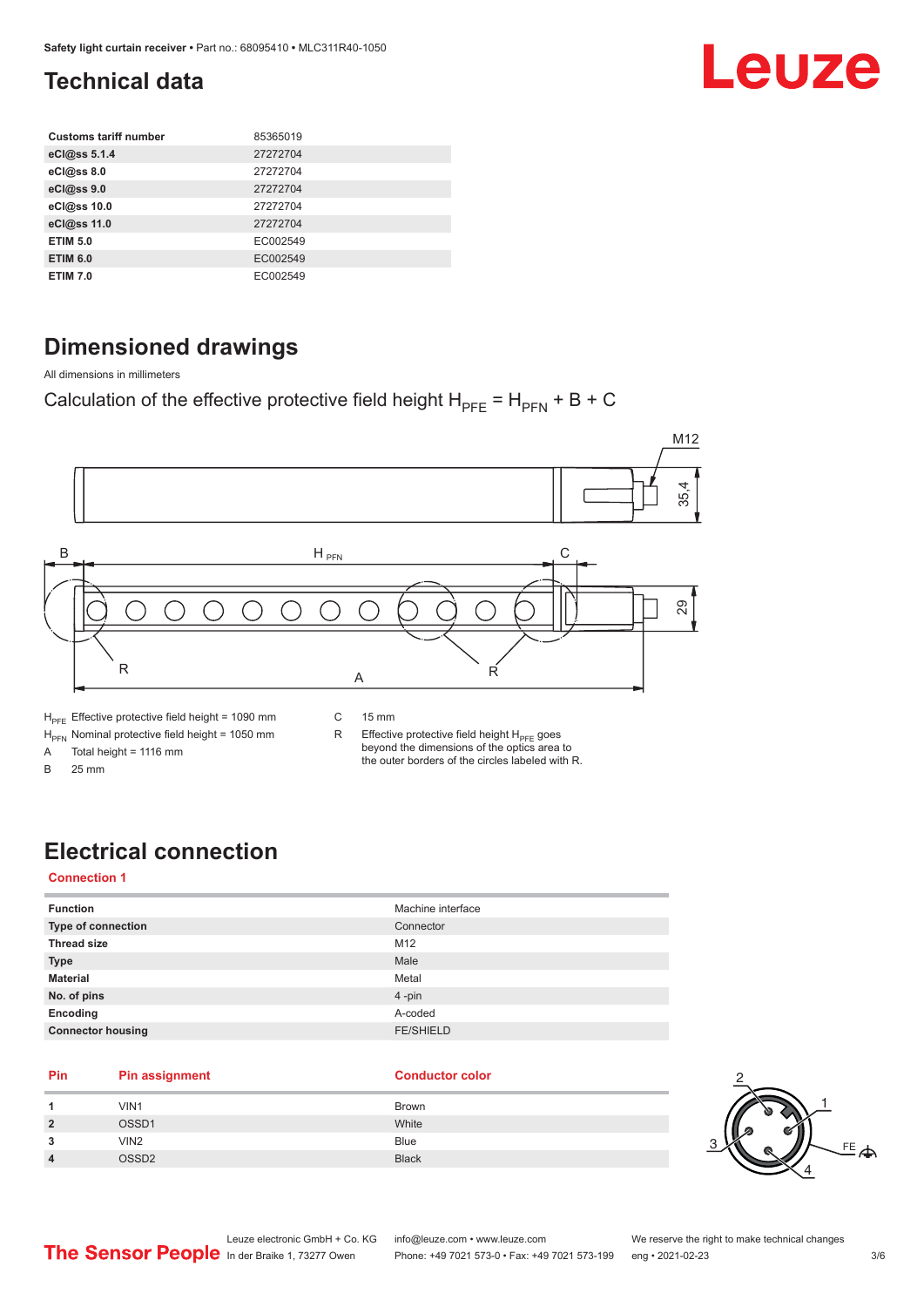## <span id="page-3-0"></span>**Circuit diagrams**

# Leuze

Connection diagram receiver



Circuit diagram example with downstream MSI-SR4B safety relay



## **Operation and display**

| <b>LED</b>     | <b>Display</b>          | <b>Meaning</b>          |
|----------------|-------------------------|-------------------------|
| 1              | Off                     | Device switched off     |
|                | Red, continuous light   | OSSD off.               |
|                | Red, flashing, 1 Hz     | External error          |
|                | Red, flashing, 10 Hz    | Internal error          |
|                | Green, flashing, 1 Hz   | OSSD on, weak signal    |
|                | Green, continuous light | OSSD on                 |
| $\overline{2}$ | Off                     | Transmission channel C1 |

Phone: +49 7021 573-0 • Fax: +49 7021 573-199 eng • 2021-02-23 4/6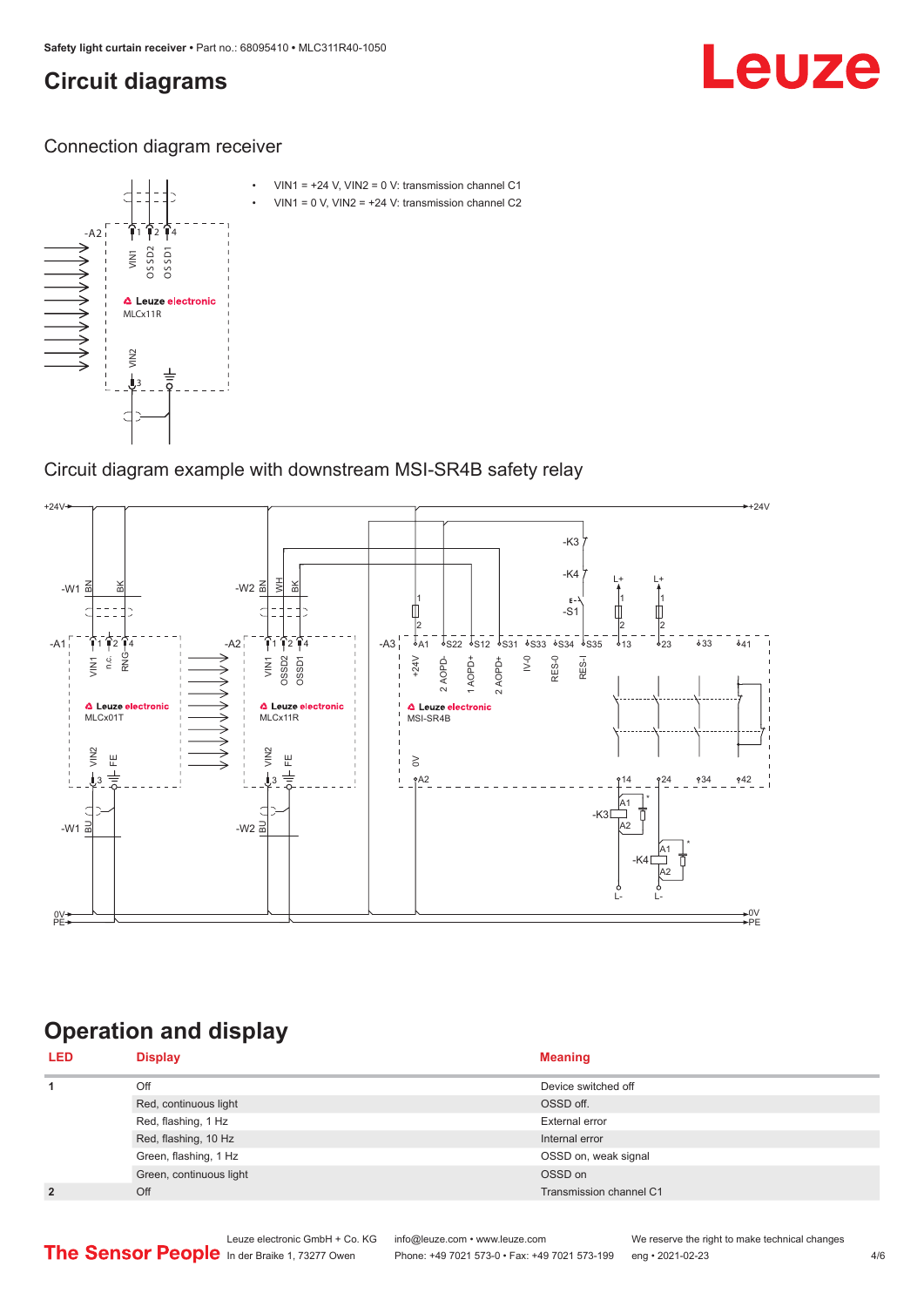### <span id="page-4-0"></span>**Operation and display**

| <b>LED</b>     | <b>Display</b>        | <b>Meaning</b>                    |
|----------------|-----------------------|-----------------------------------|
| $\overline{2}$ | Red, continuous light | OSSD off, transmission channel C2 |
|                |                       |                                   |

## **Suitable transmitters**

| Part no. | <b>Designation</b> | <b>Article</b>                      | <b>Description</b>                                                                                                             |
|----------|--------------------|-------------------------------------|--------------------------------------------------------------------------------------------------------------------------------|
| 68094410 | MLC301T40-1050     | Safety light curtain<br>transmitter | Resolution: 40 mm<br>Protective field height: 1,050 mm<br>Operating range: 0  20 m<br>Connection: Connector, M12, Metal, 4-pin |

#### **Part number code**

#### Part designation: **MLCxyy-za-hhhhei-ooo**

| <b>MLC</b>   | <b>Safety light curtain</b>                                                                                                                                                                                                                                                                 |
|--------------|---------------------------------------------------------------------------------------------------------------------------------------------------------------------------------------------------------------------------------------------------------------------------------------------|
| x            | <b>Series</b><br>3: MLC 300<br>5: MLC 500                                                                                                                                                                                                                                                   |
| уу           | <b>Function classes</b><br>00: transmitter<br>01: transmitter (AIDA)<br>02: transmitter with test input<br>10: basic receiver - automatic restart<br>11: basic receiver - automatic restart (AIDA)<br>20: standard receiver - EDM/RES selectable<br>30: extended receiver - blanking/muting |
| z            | Device type<br>T: transmitter<br>R: receiver                                                                                                                                                                                                                                                |
| $\mathbf{a}$ | <b>Resolution</b><br>14: 14 mm<br>20:20 mm<br>30:30 mm<br>40:40 mm<br>90: 90 mm                                                                                                                                                                                                             |
| hhhh         | Protective field height<br>150  3000: from 150 mm to 3000 mm                                                                                                                                                                                                                                |
| ${\bf e}$    | <b>Host/Guest (optional)</b><br>H: Host<br>MG: Middle Guest<br>G: Guest                                                                                                                                                                                                                     |
| j.           | Interface (optional)<br>/A: AS-i                                                                                                                                                                                                                                                            |
| 000          | Option<br>/V: high Vibration-proof<br>EX2: explosion protection (zones 2 + 22)<br>SPG: Smart Process Gating                                                                                                                                                                                 |
|              | <b>Note</b>                                                                                                                                                                                                                                                                                 |



 $\%$  A list with all available device types can be found on the Leuze website at www.leuze.com.

Leuze